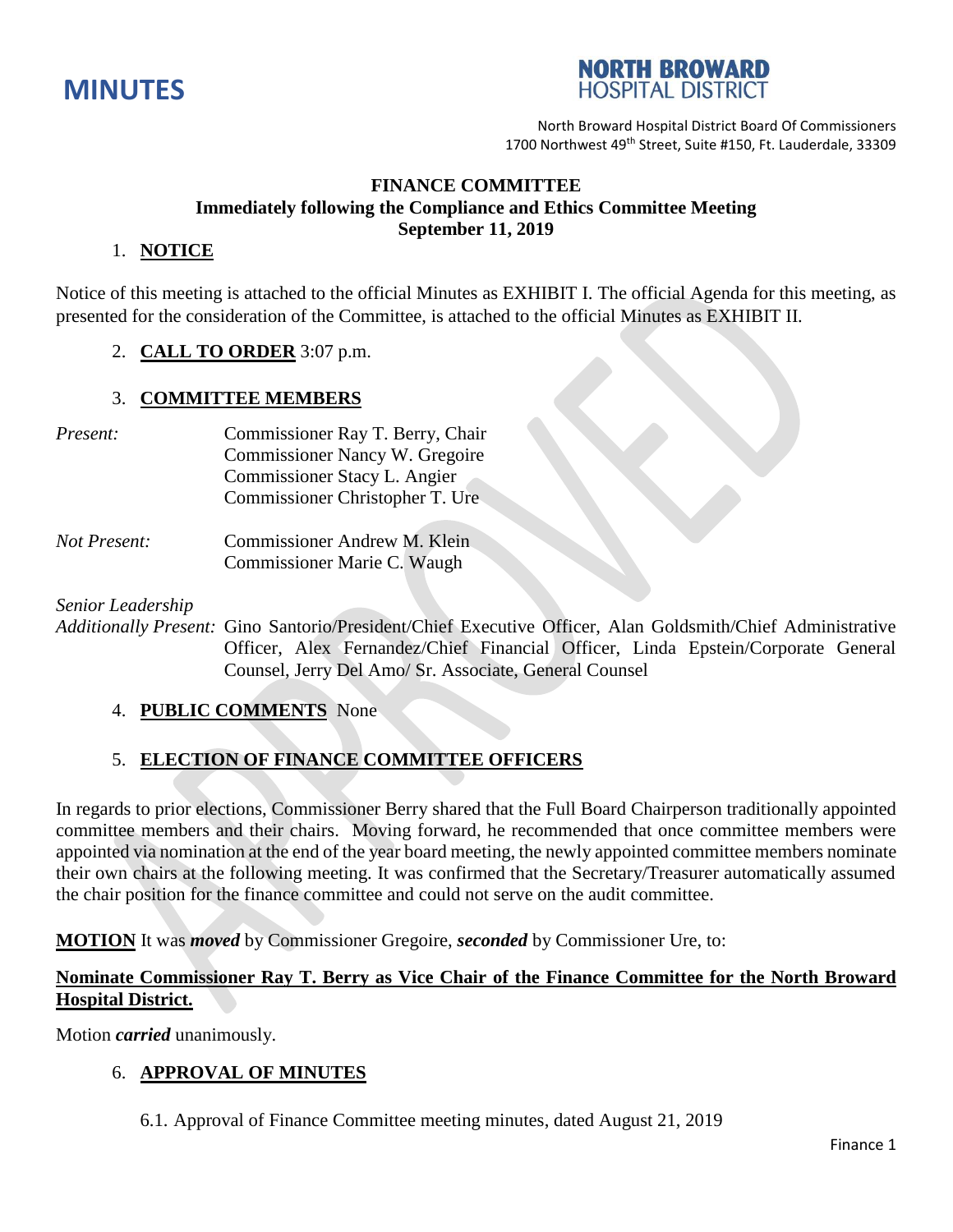# **MINUTES**

# **NORTH BROWARD HOSPITAL DISTRICT**

North Broward Hospital District Board Of Commissioners 1700 Northwest 49<sup>th</sup> Street, Suite #150, Ft. Lauderdale, 33309

**MOTION** It was *moved* by Commissioner Gregoire, *seconded* by Commissioner Ure, to:

# **Approve the Finance Committee meeting minutes, dated August 21, 2019.**

Motion *carried* unanimously.

# 7. **TOPIC OF DISCUSSION**

- 7.1. Presentation of the Interim Financial Statement for the month of August, 2019
- 7.2. CFO Presentation

Mr. Alex Fernandez, CFO, reported that due to the rescheduling of meetings resulting from the organization's preparation for Hurricane Dorian, the August Financial Statement and CFO Presentation had not yet been finalized. He did however report that from an operational gain/loss perspective, it was anticipated that the organization would be significantly outperforming prior year's target, by closing the fiscal year slightly under budget.

7.3. BH Systemwide, 3M Healthcare Information Systems Coding and Reimbursement Software Suite

**MOTION** It was *moved* by Commissioner Gregoire, *seconded* by Commissioner Ure, that:

**The Finance Committee recommend that the Board of Commissioners of the North Broward Hospital District authorize the President/CEO to renew the contract with 3M Health Information Systems for five years.** 

Motion *carried* unanimously.

7.4. BH Systemwide, Cerner Electronic Health Record

**MOTION** It was *moved* by Commissioner Gregoire, *seconded* by Commissioner Ure, that:

# **The Finance Committee recommend that the Board of Commissioners of the North Broward Hospital District authorize the President/CEO to execute a \$1,291,255 two-year agreement for professional Services with Cerner***.*

Commissioner Berry shared several reasons why he was opposed to approving the item as he felt Epic Systems was a superior product.

Mr. Santorio listed the challenges and expenses that would be incurred if the systems were transitioned from Cerner to Epic, as he explained that the organization's electronic health record (EHR) system was heavily integrated with Cerner at a HIMSS level 6 out of 7.

Mr. Santorio further informed the committee that Cumberland Partners, a consulting firm, would be investigating Broward Health's potential to either fully integrate with Cerner systems or combine information sharing by integrating additional systems for population health.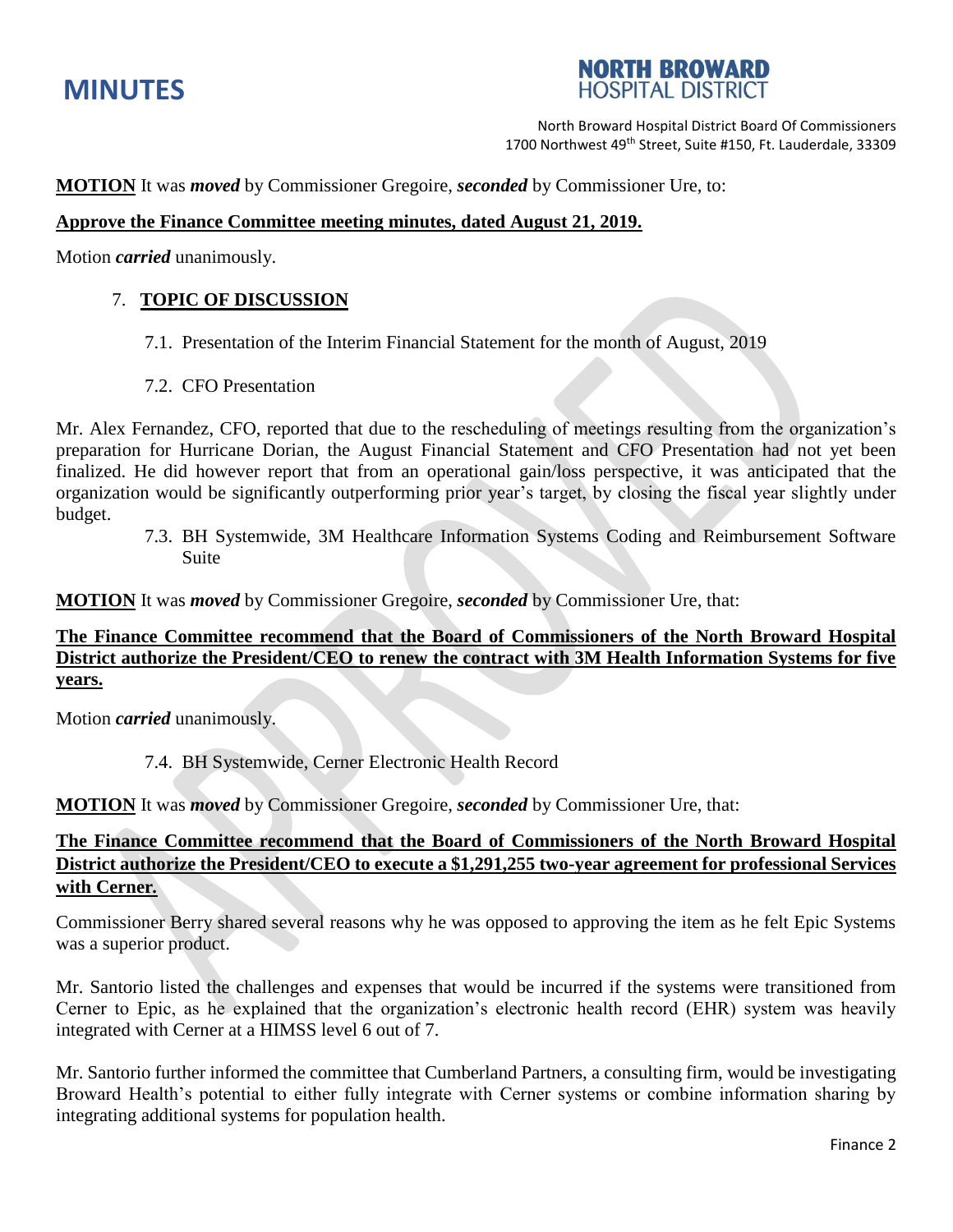



North Broward Hospital District Board Of Commissioners 1700 Northwest 49<sup>th</sup> Street, Suite #150, Ft. Lauderdale, 33309

Commissioner Berry stated he would be bringing someone to a future board meeting to present on the differences between the systems and requested the item be added to the discussion agenda for the upcoming board meeting.

Motion *carried* 3 to 1.

7.5. BH Systemwide, Radiology Picture Archiving System, Intellispace, Philips Healthcare

**MOTION** It was *moved* by Commissioner Gregoire, *seconded* by Commissioner Ure, that:

**The Finance Committee recommend that the Board of Commissioners of the North Broward Hospital District authorize the President/CEO to renew the enterprise-wide Radiology Picture Archiving system, Intellispace, from Vendor Philips Healthcare for \$1,308,622.45 over a contract term of seven (7) years along with the implementation services required for the Advanced Mammography functionality, Radiologist Workspace functionality and Hanging Protocols optimization. The approval would also authorize the capital required in the amount of \$409,119.**

Motion *carried* unanimously.

### 7.6. BHC, 2020 Budget Financial Workshop, Board Presentation

Mr. Fernandez presented the proposed operating and capital budgets for fiscal year 2020, highlighting financial comparisons between 2018, 2019 and projections for year 2020.

| <b>BH</b> Operating Statement                        | <b>BHMC</b> Operating Statement  |
|------------------------------------------------------|----------------------------------|
| <b>BH</b> Statistical Overview                       | <b>BHMC</b> Statistical Overview |
| BH Operating Statement - Medical Centers             | <b>BHMC</b> Budget 20 Highlights |
| BH Budget 20 Highlights                              | BHMC Budget $20 > $250K$         |
| BH Budget $20 > $250k$                               | <b>BHIP</b> Operating Statement  |
| BH Budget 20 LIP, DSH & Rate Reductions              | <b>BHIP Statistical Overview</b> |
| <b>BH Key Financial Indicators</b>                   | <b>BHIP</b> Budget 20 Highlights |
| BH 2020 Capital Budget Project Rollover              | BHIP Budget $20 > $250K$         |
| BH 2020 Capital Budget Net New                       | <b>BHCS</b> Operating Statement  |
| <b>BH Cash Flow Statement</b>                        | <b>BHCS Statistical Overview</b> |
| <b>Community Benefit Summary</b>                     | <b>BHCS Budget 20 Highlights</b> |
| Ad Valorem Tax Analysis                              | BHCS Budget $20 > $250K$         |
| BH (Est) Financial Impact of Various 19/20 Mill Rate | <b>BHN</b> Operating Statement   |
| Millage Rates & Tax Receipts                         | <b>BHN</b> Statistical Overview  |
| BHW, BHUCC, BHIMG Operating Statement                | <b>BHN</b> Budget 20 Highlights  |
| <b>BHCHS Operating Statement</b>                     | BHN Budget $20 > $250K$          |
| <b>BH HH &amp; Hospice Operating Statement</b>       | <b>BHPG Operating Statement</b>  |
| <b>CDTC Operating Statement</b>                      | <b>BHPG</b> Budget 20 Highlights |

No action taken as the presentation was part of a workshop.